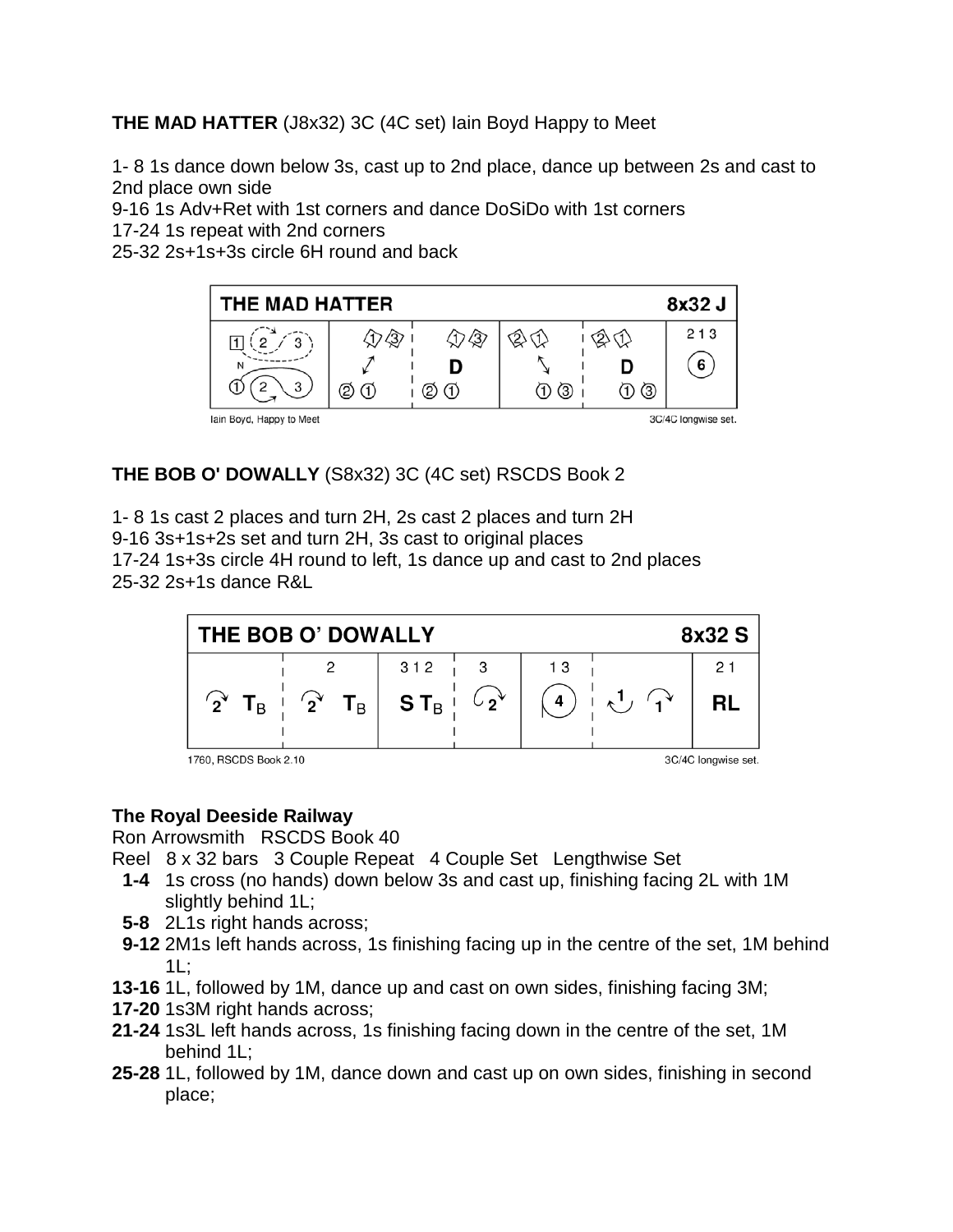**29-32** all turn by the right.



Ron Arrowsmith, 1987, RSCDS Book 40.9

3C/4C longwise set.

**SWASHBUCKLING IAIN** (J8x32) 2C (4C set) Carolyn Hunt San Francisco Collection 2

1- 8 1M dances reel of 3 on opposite side with 1L+2L (RSh to 2L) 9-16 1M followed by partner dances Tandem reel of 3 across with 2s (RSh to 2M) 17-24 1M followed by partner dances down the middle and leads her up to top 25-32 1s+2s dance Allemande



Carolyn Hunt, 1991, San Francisco II

2C/4C longwise set.

## **YE'LL AYE BE WELCOME BACK AGAIN** (S8x32) 3C (4C set) Castle Menzies RSCDS Book 7

1- 8 1s+2s set twice, 1M+2L also 1L+2M turn 2H (1M dances across the top to turn 2L on Ladies' side and crosses up diagonally to own place to face out while 1L dances down diagonally to turn on Men's side crossing back to own place to face in) 9-16 1M casts down own side as 1L dances down the middle, dance round the 3s and 1M dances up the middle as 1L casts up own side, cross RH at top and cast to face 1st corners

17-24 1s turn 1st corners RH, partner LH, 2nd corner RH, partner LH to face 1st corners

25-32 1s dance reels of 3 on opposite sides giving LSh to 1st corners and cross RH to 2nd place own sides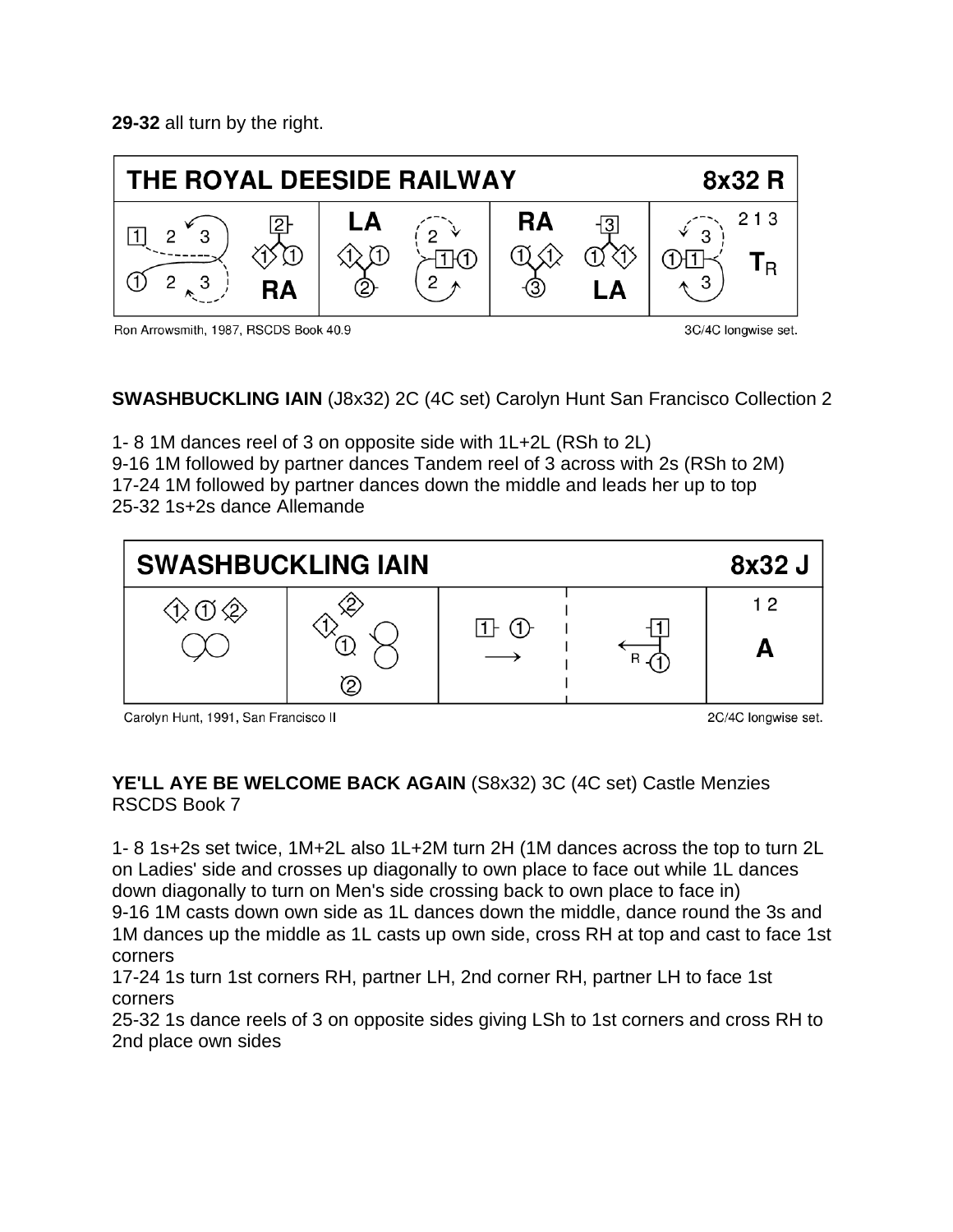

**CLYDESIDE LASSIES** (R8x32) 2C (4C set) MMM 1

1- 8 1s+2s circle 4H round and back 9-16 1s lead down the middle and up 17-24 1s+2s dance Poussette. 21 25-32 2s+1s dance R&L

| <b>CLYDESIDE LASSIES</b> |  |    | 8x32 R              |
|--------------------------|--|----|---------------------|
| 12                       |  | 12 | 21                  |
| Δ                        |  |    | <b>RL</b>           |
| RSCDS MMM 1.11           |  |    | 2C/4C longwise set. |

**THE LAIRD OF MILTON'S DAUGHTER** (J8x32) 3C (4C set) Lord Craigmyle RSCDS Book 22

1- 8 1s set, cross RH, cast 1 place and turn LH to face 1st corners

9-24 1s dance Corner Chain with 1st and 2nd corners:-

' 1s change places RH with 1st corners, 1st corners turn LH in centre and return to places giving RH to 1s who turn LH in centre to face 2nd corners

' 1s change places RH with 2nd corners, 2nd corners turn LH in centre and return to places giving RH to 1s and 1s end with a ½ turn LH to 2nd place own sides 25-32 2s+1s+3s circle 6H round and back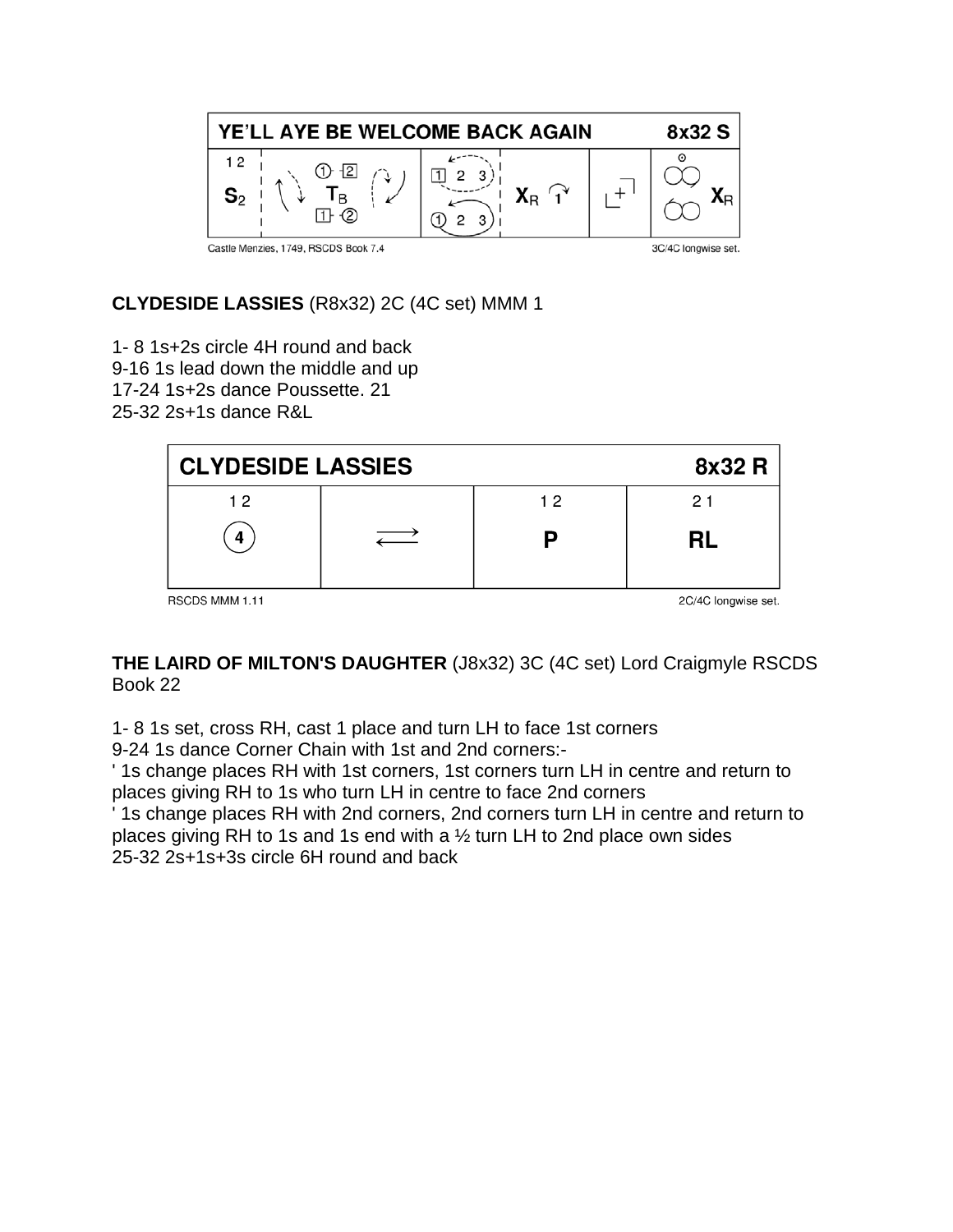

**STRATHCARE** (S8x32) 3C (4C set) Wilma Miller Skye Collection 1

1- 8 1s+2s dance Diamond Poussette

9-16 1s turn RH and cast 1 place, 1s cross and cast (Man down and Lady up) to end facing 1st corners

17-24 1s set to 1st corners, set to 2nd corners, 1s spiral round each other 1½ times to face 4th corner (1L between 2s and 1M between 3s)

25-32 1s dance reels of 3 across giving RSh to 4th corner, 1s cross back to 2nd place own sides



## **HAPPY RETURNS** (R8x32) 3C (4C set) MMM 2

1- 8 1s cross down to dance reflection reels of 3 on opposite sides 9-16 1s cross down to dance reflection reel of 3 on own sides 17-24 1s lead down the middle for 3 steps and back, cast to 2nd place 25-32 1s dance with RH across 3s and LH across with 2s



RSCDS MMM 2.11

3C/4C longwise set.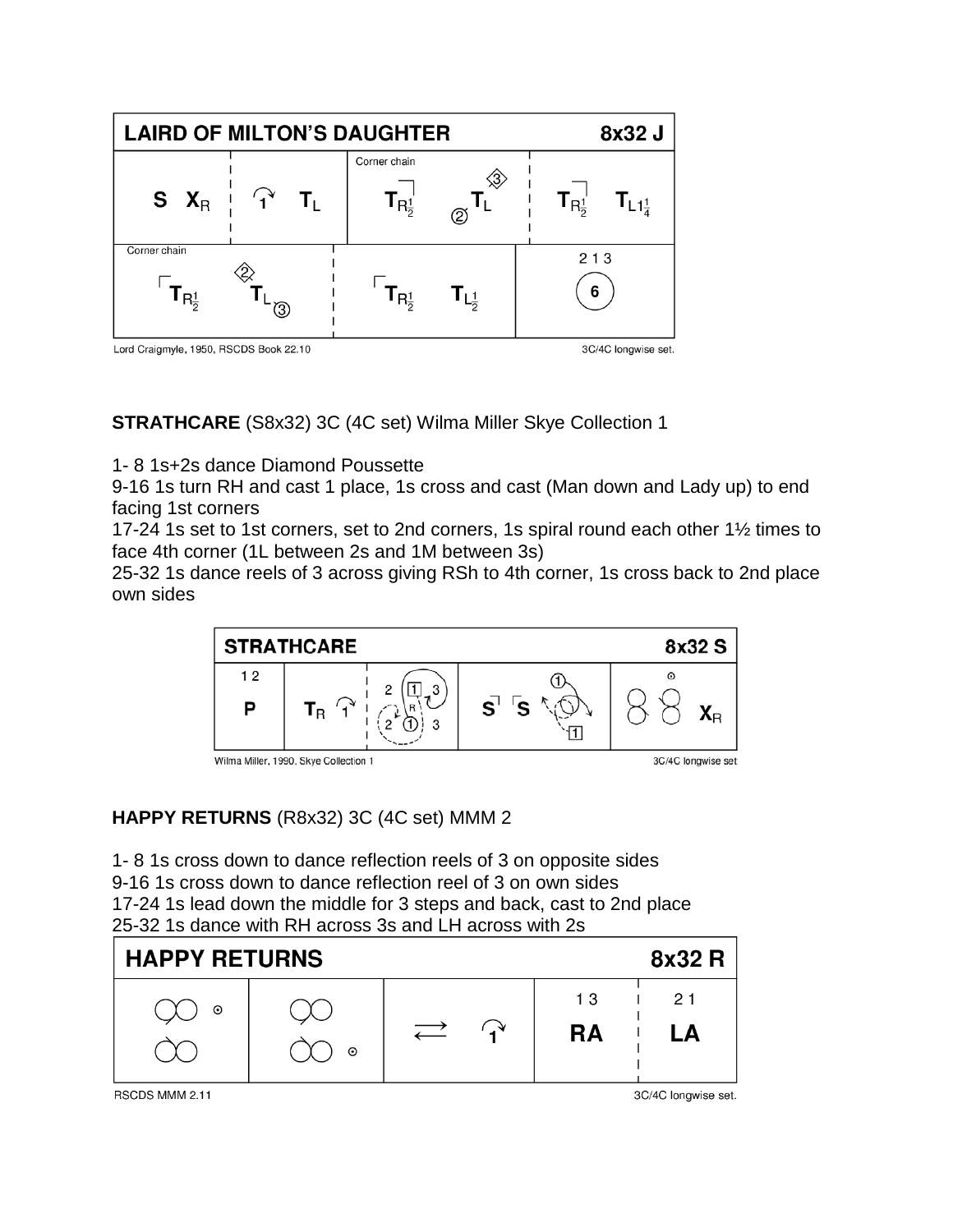**MRS STEWART'S JIG** (J8x32) 3C (4C set) Frans Ligtmans RSCDS Book 35

1- 8 1s set, 1L followed by partner casts 2 places, 1L crosses (below 3s) and casts up on Men's side to 2nd place facing down while 1M dances round 3L and up the middle to 2nd place Ladies' side facing down

9-16 2s+1s+3s dance Grand Chain, end with 2M and 1M facing out 17-24 2s+1s dance Ladies' Chain

25-32 2s+1s+3s Adv+Ret for 2 steps and 1s turn 1½ RH to own sides



Frans Ligtmans, 1986, RSCDS Book 35.1

3C/4C longwise set.

**MISS MILLIGAN'S STRATHSPEY** (S8x32) 3C (4C set) Golden Jubilee Dances

1- 8 1s+2s circle 4H round to left, 1s turn to face 2s and set, 1s cast while 2s dance up 9-16 2s+1s+3s dance reflection reels of 3 on own sides 1s dancing in between 3s to start

17-24 2s+1s+3s set, 2s+1s ½ turn LH, 1s followed by 2s lead down between 3s, cross and cast up on own sides

25-32 1s+2s dance the Knot



RSCDS, 1973, RSCDS Leaflet 20

3C/4C longwise set.

**Firth Of Beauly** (R8x32) 3C (4C set) Roberta Williams Blue Ribbon Collection

1-8 1s set and cast; 1s turn first corners RH (4 bars)

9-16 1L + 2s and 1M + 3s dance reel of 3 across (end 1L between 2s and 1M between 3s, all facing down/up in lines across)

17-24 All advance and retire in lines across; 1s turn RH 1¼. 213

25-32 2s1s3s dance 6 hands round and back. 213